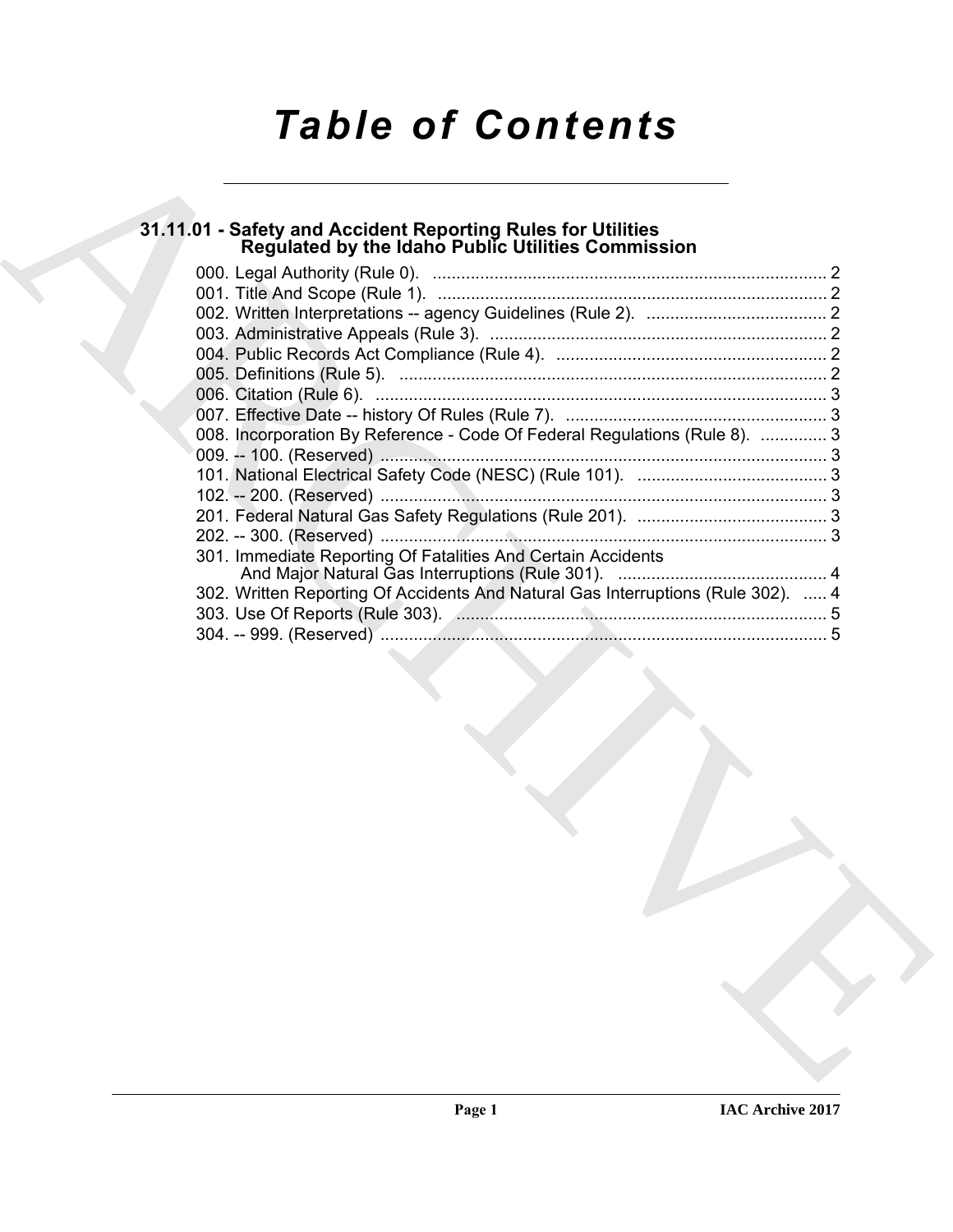#### **IDAPA 31 TITLE 11 CHAPTER 01**

## **31.11.01 - SAFETY AND ACCIDENT REPORTING RULES FOR UTILITIES REGULATED BY THE IDAHO PUBLIC UTILITIES COMMISSION**

#### <span id="page-1-1"></span><span id="page-1-0"></span>**000. LEGAL AUTHORITY (RULE 0).**

These rules adopt by reference national safety codes and require the reporting of certain accidents under the general authority of the Public Utilities Law, Chapters 1 through 7, Title 61, Idaho Code, and under the specific authority of Sections 61-515 and 61-517, Idaho Code. (3-29-10) Sections  $61-515$  and  $61-517$ , Idaho Code.

## <span id="page-1-2"></span>**001. TITLE AND SCOPE (RULE 1).**

The name of this chapter is "Safety and Accident Reporting Rules for Utilities Regulated by the Idaho Public Utilities Commission." This chapter has the following scope: All electric and telephone corporations subject to the regulation of the Idaho Public Utilities Commission are required to abide by the safety regulations adopted in Rule 101; all gas and pipeline corporations are required to abide by the safety regulations adopted in Rules 201 through 203; and all electrical, gas, pipeline, telephone, and water corporations are required to abide by the safety and accident reporting requirements of Rules 301 and 302. requirements of Rules 301 and 302.

## <span id="page-1-3"></span>**002. WRITTEN INTERPRETATIONS -- AGENCY GUIDELINES (RULE 2).**

31.11.01 - SAFETY AND APERT ON UNITED SOMETHING THE CONTROL TOWERS ON THE THIS COMMISSION<br>
THE CALL ATTENDENT VARIES AND ACCOUNT THE CONTROL THE CONTROL TO THE CONTROL THE CONTROL TO THE CONTROL THE CONTROL THE CONTROL TO For rulemakings conducted before July 1, 1993, written interpretations to these rules in the form of explanatory comments accompanying the order of proposed rulemaking and review of comments submitted in the order adopting these rules are maintained in the files of the Secretary of the Idaho Public Utilities Commission and are available from the office of the Commission Secretary. The Commission Secretary may be contacted in writing at the Idaho Public Utilities Commission, PO Box 83720, Boise, Idaho 83720-0074, or may be reached by telephone at (208) 334- 0300. For rulemakings conducted after July 1, 1993, written interpretations to these rules in the form of explanatory comments accompanying the notice of proposed rulemaking that originally proposed the rules and review of comments submitted in the rulemaking decision adopting these rules are published in the issues of the Idaho Administrative Bulletin proposing or adopting the rules. (7-1-93) Administrative Bulletin proposing or adopting the rules.

## <span id="page-1-4"></span>**003. ADMINISTRATIVE APPEALS (RULE 3).**

Any person requesting a waiver from any provision of these safety rules or accident reporting rules may petition the Idaho Public Utilities Commission for a waiver pursuant to the Commission's Rules of Procedure, IDAPA 31.01.01.000 et seq. (4-1-98)

#### <span id="page-1-5"></span>**004. PUBLIC RECORDS ACT COMPLIANCE (RULE 4).**

Notes of telephone reports required by Rule 301 and written reports required by Rule 302 are public records subject to inspection, examination and copying. Further investigative reports by the Commission or the Commission Staff are investigatory records exempt from disclosure. See Sections 74-101(6) and 74-105(1), Idaho Code. Reports required by these rules and the results of further investigations by the Commission are by statute prohibited from admission into evidence in any action for damages based on or arising out of the loss of life or injury to the person or property. See Section 61-517, Idaho Code.

## <span id="page-1-7"></span><span id="page-1-6"></span>**005. DEFINITIONS (RULE 5).**

<span id="page-1-10"></span>**01. Utilities**. The terms "electrical corporation," "gas corporation," "pipeline corporation," "telephone corporation," and "water corporation" have the meanings given to them by statute in Chapter 1, Title 61, Idaho Code; orders of the Idaho Public Utilities Commission; and decisions of the Idaho Supreme Court construing these statutes.  $(3-29-10)$ 

<span id="page-1-8"></span>**02.** Serious Damage. Damage to natural gas facilities caused by a natural disaster or terrorism that a loss of or reduction in pipeline throughput or storage deliverability. (4-2-08) results in a loss of or reduction in pipeline throughput or storage deliverability.

<span id="page-1-9"></span>**03. Serious Interruption of Service**. Interruptions of natural gas pipeline service to communities, major governmental installations, and large industrial plants outside of communities or any other interruption that is significant in the judgment of the natural gas pipeline. Interruptions of less than three (3) hours or planned maintenance outages need not be reported.  $(4-2-08)$ maintenance outages need not be reported.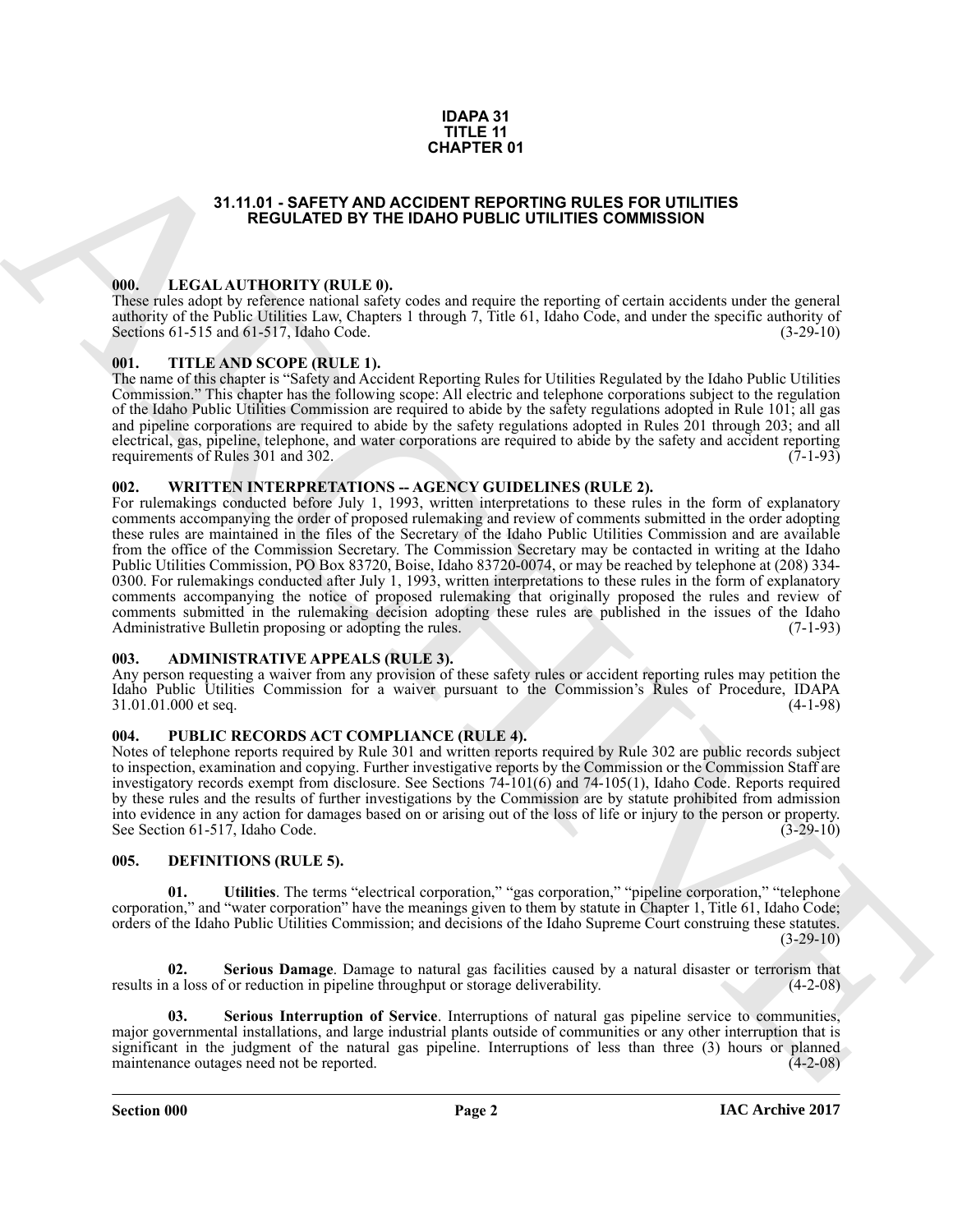#### <span id="page-2-0"></span>**006. CITATION (RULE 6).**

The official citation of these rules is IDAPA 31.11.01.000 et seq. For example, this rule is cited as IDAPA 31.11.01.006. In documents submitted to the Commission or issued by the Commission however, these rules may be cited by their short title Safety and Accident Reporting Rules (SARR) and the parenthetical rule number. For example, this rule may be cited as SARR 6. (4-1-98)

#### <span id="page-2-1"></span>**EFFECTIVE DATE -- HISTORY OF RULES (RULE 7).**

The predecessors to these rules (in particular earlier adoptions by reference of previous versions of safety codes) have been adopted many times over the years. The history of these rules preceding the initiation of the publishing of the Idaho Administrative Bulletin and the Idaho Administrative Code is available from the Commission Secretary.

(4-1-98)

## <span id="page-2-2"></span>**008. INCORPORATION BY REFERENCE - CODE OF FEDERAL REGULATIONS (RULE 8).**

Rules 101, 201, and 302 incorporate by reference various national safety codes and federal gas pipeline safety regulations. Each applicable rule identifies the issuing entity for each code or regulation and indicates where the incorporated materials may be obtained. Incorporated materials are also available for inspection and copying at the offices of the Idaho Public Utilities Commission and the Idaho State Law Library.

#### <span id="page-2-3"></span>**009. -- 100. (RESERVED)**

## <span id="page-2-8"></span>**ELECTRIC AND TELEPHONE UTILITIES**

#### **RULES 101 THROUGH 200**

#### <span id="page-2-10"></span><span id="page-2-4"></span>**101. NATIONAL ELECTRICAL SAFETY CODE (NESC) (RULE 101).**

The Commission adopts by reference the American National Standards Institute (ANSI) C2-2012 National Electrical Safety Code (NESC), 2012 Edition. The National Electrical Safety Code, 2012 Edition, is published by the Institute of Electrical and Electronics Engineers, Inc., and is available from the Institute of Electrical and Electronics Engineers, Inc., 3 Park Avenue, New York, NY 10016-5997 and may be ordered by calling 1-800-678-IEEE. All electrical and telephone corporations subject to the Commission's jurisdiction are required to abide by applicable provisions of the NESC. (3-29-12)

#### <span id="page-2-5"></span>**102. -- 200. (RESERVED)**

#### <span id="page-2-11"></span>**TRANSPORTATION OF NATURAL GAS BY PIPELINES -- LIQUEFIED NATURAL GAS FACILITIES -- TRANSPORTATION OF HAZARDOUS LIQUIDS BY PIPELINE -- INTERNATIONAL FUEL GAS CODE -- INTERNATIONAL MECHANICAL CODE**

#### **RULES 201 THROUGH 300**

#### <span id="page-2-9"></span><span id="page-2-6"></span>**201. FEDERAL NATURAL GAS SAFETY REGULATIONS (RULE 201).**

**FORD CONTINUOS**<br> **CONTROL INTER[V](http://bookstore.gpo.gov)IENCES**<br> **CONTROL INTERVIENCES**<br> **CONTROL INTERVIENCES**<br> **CONTROL INTERVIENCES**<br> **CONTROL INTERVIENCES**<br> **CONTROL INTERVIENCES**<br> **CONTROL INTERVIENCES**<br> **CONTROL INTERVIENCES**<br> **CONTROL IN** The Commission incorporates by reference Part 260.9, Title 18 (April 1, 2014) and Parts 191, 192, 193, 195, and 199, Title 49, the Code of Federal Regulations (October 1, 2014), except that federal accident reporting requirements contained in the rules adopted by reference in Rule 201 are replaced for state reporting purposes by orders of the Commission or rules of the Commission. These regulations are found in the Code of Federal Regulations, available on the web from the U.S. Government Bookstore, http://bookstore.gpo.gov, and click on "Code of Federal Regulations," or by calling toll-free 866-512-1800. The incorporated CFR Parts are also available in electronic format at https://www.gpo.gov/fdsys. All gas and pipeline corporations subject to the Commission's jurisdiction are required to abide by applicable provisions of these federal regulations adopted by reference. (3-22-16) required to abide by applicable provisions of these federal regulations adopted by reference.

#### <span id="page-2-7"></span>**202. -- 300. (RESERVED)**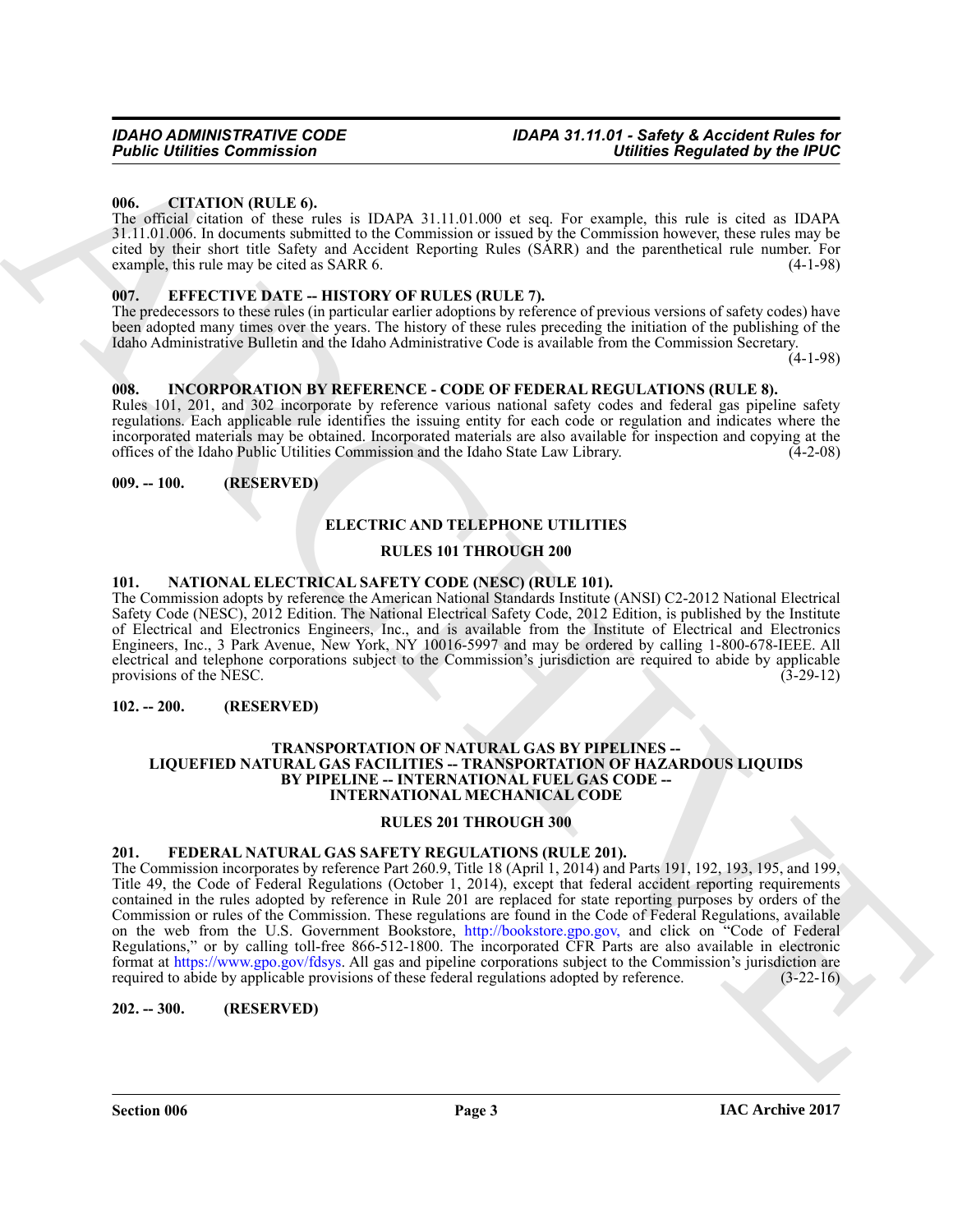## <span id="page-3-6"></span><span id="page-3-3"></span>**REPORTING OF ACCIDENTS AND SERVICE INTERRUPTIONS**

#### **RULES 300 THROUGH 400**

## <span id="page-3-2"></span><span id="page-3-0"></span>**301. IMMEDIATE REPORTING OF FATALITIES AND CERTAIN ACCIDENTS AND MAJOR NATURAL GAS INTERRUPTIONS (RULE 301).**

<span id="page-3-5"></span>**01. Fatality and Hospitalization Reporting**. Whenever any employee of an electrical corporation, gas corporation, pipeline corporation, telephone corporation, or water corporation or any member of the public dies or requires in-patient hospitalization as a result of contact with or proximity to utility operating property, the utility must notify the Commission by telephone of the fatality or hospitalization no later than the first business day following discovery of the fatality or reporting of the hospitalization, except as provided in Subsection 31.11.01.301.02.<br>Reports should be made to the Commission Secretary at (208) 334-0338. (3-29-10) Reports should be made to the Commission Secretary at  $(208)$  334-0338.

**Foshie Uniter Commission Towards (ACCUSENTS)** AND SHAPPLEX INTERFERENCE By the **PEOPLE CONTRACT CONTRACT CONTRACT CONTRACT CONTRACT CONTRACT CONTRACT CONTRACT CONTRACT CONTRACT CONTRACT CONTRACT CONTRACT CONTRACT CONTRAC 0***2***. Operating Property -- Motor Vehicle Accident Exception**. As used in this rule, operating property means electric plant as defined in Section 61-118, Idaho Code, gas plant as defined in Section 61-116, Idaho Code, pipelines as defined in Section 61-114, Idaho Code, telephone line as defined in Section 61-120, Idaho Code, or water systems as defined in Section 61-124, Idaho Code. This reporting rule does not apply to fatalities and hospitalizations arising out of motor vehicle accidents, even if the motor vehicle later comes into contact with utility plant. Office buildings or portions of office buildings not associated with the physical delivery of utility services or commodities are not considered operating property. (3-29-10) commodities are not considered operating property.

<span id="page-3-4"></span>**0***3***. Major Service Interruptions or Damage to Natural Gas Pipelines**. The Commission incorporates by reference Section 260.9, Title 18, the Code of Federal Regulations (April 1, 2009). Every natural gas corporation must report serious damage to natural gas facilities and serious interruptions of service to the Commission. Natural gas corporations should also report other serious damage not caused by natural disaster or terrorism if such damages create the potential for serious delivery problems on its own system or the pipeline grid.

 $(3-29-10)$ 

#### <span id="page-3-7"></span><span id="page-3-1"></span>**302. WRITTEN REPORTING OF ACCIDENTS AND NATURAL GAS INTERRUPTIONS (RULE 302).**

<span id="page-3-9"></span>**01. Reporting Required**. In addition to any telephone reporting required under Rule 301, a written report shall be submitted for: (4-2-08)

**a.** Every accident involving an employee of the utility or member of the public that results in a fatality ient hospitalization; (4-2-08) or in-patient hospitalization;

<span id="page-3-10"></span>**c.** Serious damage or service interruption of natural gas pipelines. (4-2-08)

**02. Submitting the Written Report**. All written reports shall be submitted to the Commission within twenty one (21) days after the fatality or hospitalization is discovered. Reports regarding serious damage or service interruption shall be submitted at the earliest feasible time. Reports should be mailed to:

| COMMISSION SECKETARY              |                                  |
|-----------------------------------|----------------------------------|
| IDAHO PUBLIC UTILITIES COMMISSION | Street Address for Express Mail: |
| PO BOX 83720                      | 472 W. WASHINGTON ST.            |
| BOISE, ID 83720-0074              | BOISE, ID 83702-5918             |

Copies of such reports may also be provided by facsimile at  $(208)$  334-3762 or by electronic mail at secretary (apuc.idaho.gov.  $(3-29-10)$  $secretary@puc.idaho.gov.$ 

<span id="page-3-8"></span>**03. Contents of Written Accident Report**. There is no standard form for written reports prescribed by this rule. Gas companies may file copies of reports submitted to federal regulators under 49 C.F.R. Part 191. All<br>reports submitted shall contain the following information: (3-29-10) reports submitted shall contain the following information:

COMMISSION SECRETARY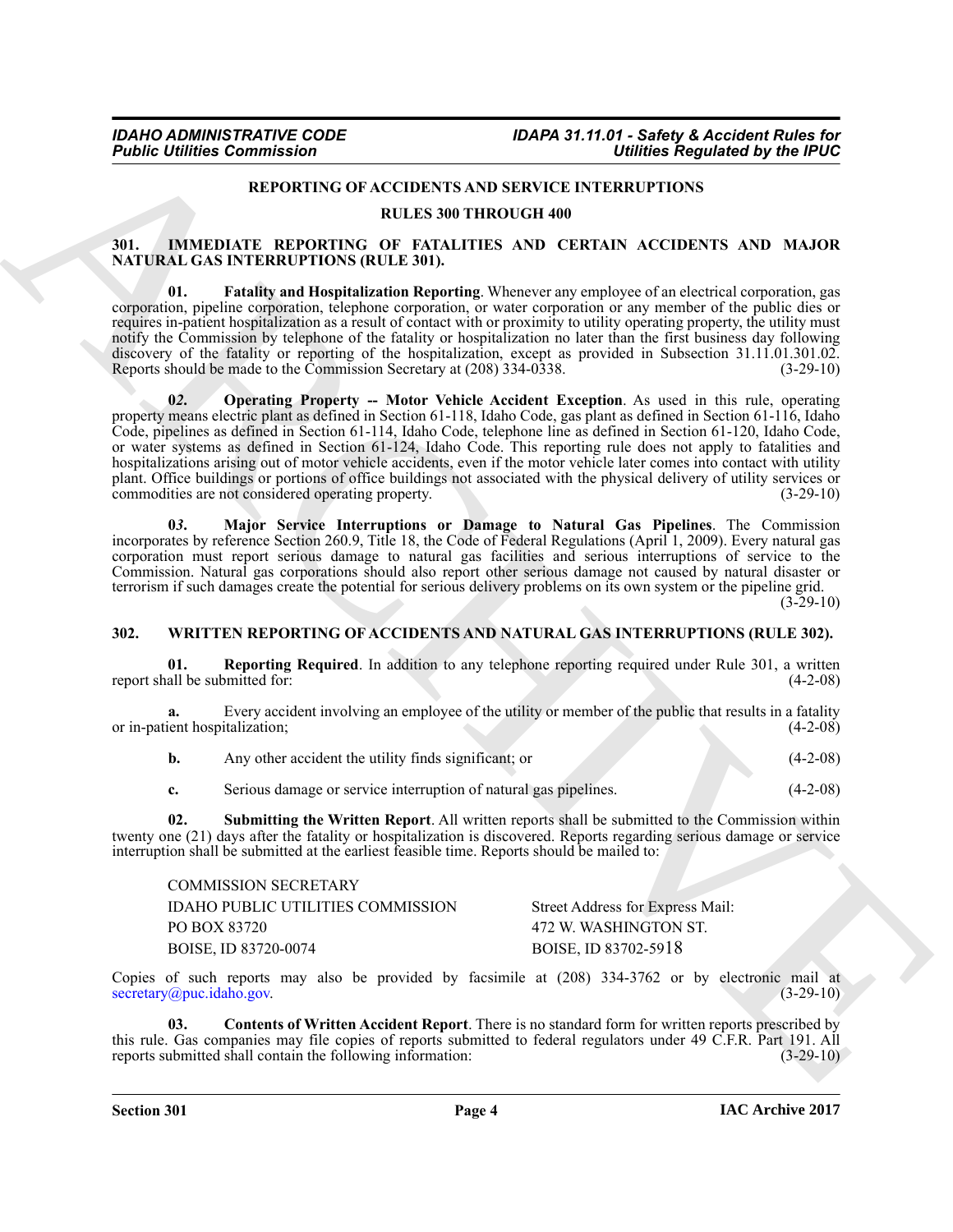<span id="page-4-3"></span>

|                           | <b>Public Utilities Commission</b><br>Utilities Regulated by the IPUC                                                                                                                                                                                                                                                                                                                                                                                                                                                                                                                                                         |             |
|---------------------------|-------------------------------------------------------------------------------------------------------------------------------------------------------------------------------------------------------------------------------------------------------------------------------------------------------------------------------------------------------------------------------------------------------------------------------------------------------------------------------------------------------------------------------------------------------------------------------------------------------------------------------|-------------|
| a.                        | Name of person(s) involved in the accident;                                                                                                                                                                                                                                                                                                                                                                                                                                                                                                                                                                                   | $(7-1-93)$  |
| $b$ .                     | Status of persons involved in the accident (e.g., employees, children, contractors, etc.);                                                                                                                                                                                                                                                                                                                                                                                                                                                                                                                                    | $(7-1-93)$  |
| c.                        | Time of day, day of the week and month, and location of the accident or discovery of the accident;                                                                                                                                                                                                                                                                                                                                                                                                                                                                                                                            | $(4-2-08)$  |
| d.                        | Description of the accident and events leading up to the accident; and                                                                                                                                                                                                                                                                                                                                                                                                                                                                                                                                                        | $(4-2-08)$  |
| e.<br>official.           | The company name, contact person, e-mail address and direct telephone number of the reporting                                                                                                                                                                                                                                                                                                                                                                                                                                                                                                                                 | $(3-29-10)$ |
| 04.                       | <b>Contents of Written Report Involving Damage or Interruption to Natural Gas Facilities.</b> All<br>written reports shall provide the following information:                                                                                                                                                                                                                                                                                                                                                                                                                                                                 | $(4-2-08)$  |
| a.<br>facilities;         | The location and cause of the service interruption or damage to natural gas pipeline or storage                                                                                                                                                                                                                                                                                                                                                                                                                                                                                                                               | $(4-2-08)$  |
| b.                        | The nature of the serious damage to pipeline or storage facility;                                                                                                                                                                                                                                                                                                                                                                                                                                                                                                                                                             | $(4-2-08)$  |
| c.                        | The specific identification and location of any facilities damaged;                                                                                                                                                                                                                                                                                                                                                                                                                                                                                                                                                           | $(4-2-08)$  |
| d.                        | The time the service interruption or damage to facilities occurred;                                                                                                                                                                                                                                                                                                                                                                                                                                                                                                                                                           | $(4-2-08)$  |
| e.                        | The customers affected by the interruption of service or damage to facilities;                                                                                                                                                                                                                                                                                                                                                                                                                                                                                                                                                | $(4-2-08)$  |
| f.                        | A brief description of emergency actions taken to maintain service;                                                                                                                                                                                                                                                                                                                                                                                                                                                                                                                                                           | $(4-2-08)$  |
| g.<br>to be restored; and | An estimate of the time (if available) when pipeline throughput or storage deliverables are expected                                                                                                                                                                                                                                                                                                                                                                                                                                                                                                                          | $(4-2-08)$  |
| h.<br>official.           | The company name, contact person, e-mail address and direct telephone number of the reporting                                                                                                                                                                                                                                                                                                                                                                                                                                                                                                                                 | $(3-29-10)$ |
| 303.                      | USE OF REPORTS (RULE 303).<br>The Commission may find that reports required by Rules 301 and 302 constitute an adequate investigation of the<br>accident reported, may direct the utility to provide further information to the Commission, or may direct its Staff or<br>others to conduct further investigations. Reports required by Rules 301 and 302 and the results of further<br>investigations by the Commission are by statute prohibited from admission into evidence in any action for damages<br>based on or arising out of the loss of life or injury to the person or property. See Section 61-517, Idaho Code. | $(4-1-98)$  |
| 304. -- 999.              | (RESERVED)                                                                                                                                                                                                                                                                                                                                                                                                                                                                                                                                                                                                                    |             |
|                           |                                                                                                                                                                                                                                                                                                                                                                                                                                                                                                                                                                                                                               |             |

## <span id="page-4-2"></span><span id="page-4-1"></span><span id="page-4-0"></span>**303. USE OF REPORTS (RULE 303).**